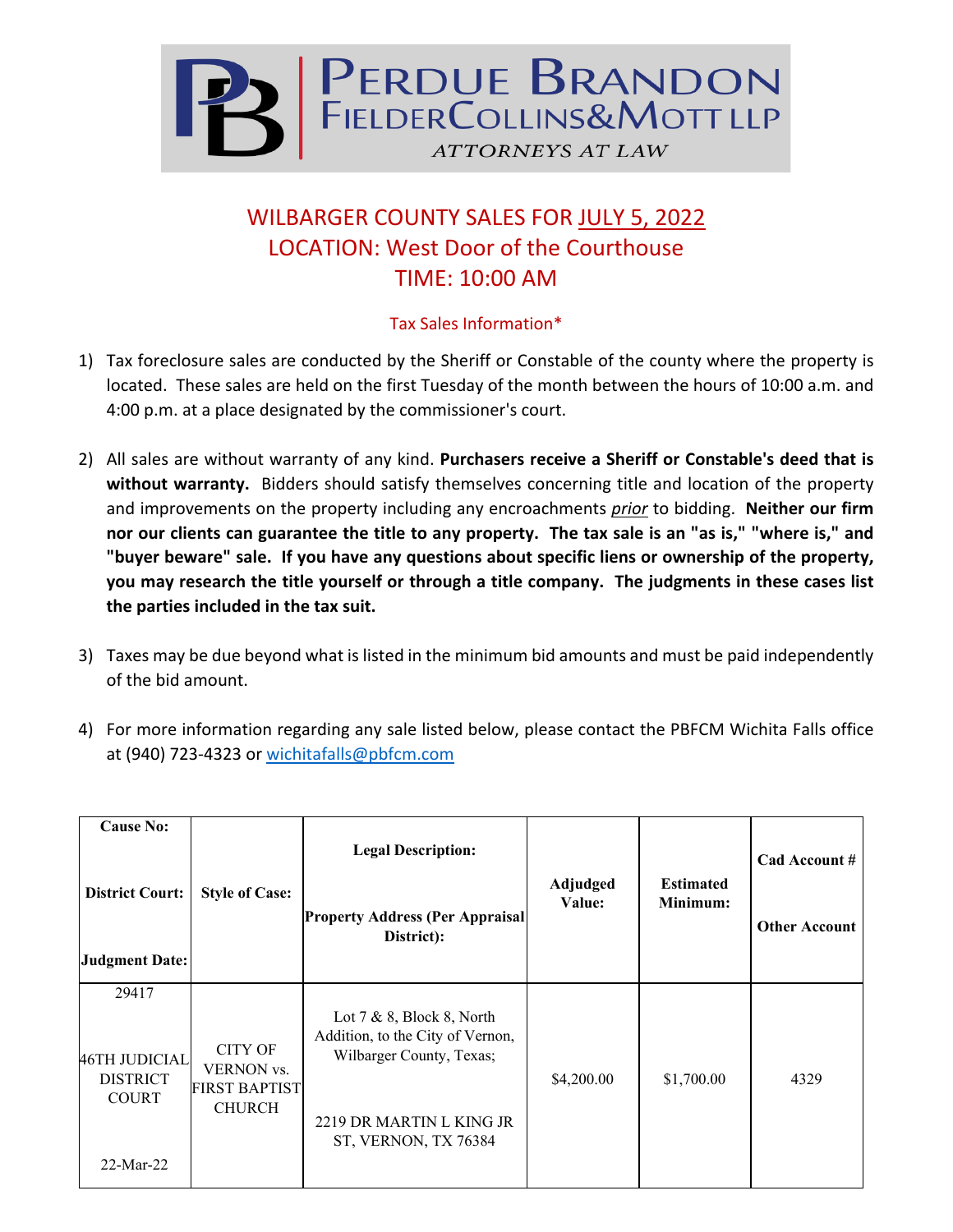| 29,148                                                                        |                                                                                                                         |                                                                                                                                                                                                                                       |              |             |         |
|-------------------------------------------------------------------------------|-------------------------------------------------------------------------------------------------------------------------|---------------------------------------------------------------------------------------------------------------------------------------------------------------------------------------------------------------------------------------|--------------|-------------|---------|
| 46TH JUDICIAL<br><b>DISTRICT</b><br><b>COURT</b><br>22-Mar-22                 | <b>CITY OF</b><br>VERNON vs.<br><b>SULMA</b><br><b>GONZALES</b>                                                         | Lots 11 and 12, Block 8, Original<br>Town Addition, to the City of<br>Vernon, Wilbarger County, Texas;<br>1512 FANNIN ST, VERNON, TX<br>76384                                                                                         | \$8,730.00   | \$4,400.00  | 5915001 |
|                                                                               |                                                                                                                         | West 99 of the Northwest quarter                                                                                                                                                                                                      |              |             |         |
| 29418<br>46TH JUDICIAL<br><b>DISTRICT</b><br><b>COURT</b><br>22-Mar-22        | <b>CITY OF</b><br>VERNON vs.<br><b>GREATER</b><br><b>HOPEWELL</b><br><b>CHURCH OF</b><br><b>GOD IN</b><br><b>CHRIST</b> | of the East half 109 x 120 of Block<br>44, Texas Townsite Addition and<br>West 25 of Lot 15, Block 9, Texas<br>Townsite Company Addition, to<br>the City of Vernon, Wilbarger<br>County Texas;<br>1503 TURNER ST, VERNON, TX<br>76384 | \$118,280.00 | \$10,500.00 | 1734    |
|                                                                               |                                                                                                                         | Lots 18 & 19, Block 2, Green                                                                                                                                                                                                          |              |             |         |
| 29305<br>46TH JUDICIAL<br><b>DISTRICT</b><br><b>COURT</b>                     | <b>VERNON</b><br><b>INDEPENDENT</b><br><b>SCHOOL</b><br>DISTRICT vs.<br><b>EDWARD LEE</b>                               | Acres Addition, to the City of<br>Vernon, Wilbarger County, Texas,<br>also including a 1999 Barton Creek<br>mobile home, Label #<br>NTA0902871 & NTA0911245,<br>Serial #1PTX7795BTX and<br>1PTX7795ATX, Certificate #                 | \$46,970.00  | \$8,000.00  | 7039001 |
| 22-Mar-22                                                                     | <b>AND</b><br><b>STARLYNN</b><br><b>LEE</b>                                                                             | MH00543006<br>11121 HAYDEN DR, VERNON,<br>TX 76384                                                                                                                                                                                    |              |             |         |
| 29,219                                                                        |                                                                                                                         |                                                                                                                                                                                                                                       |              |             |         |
| 46TH JUDICIAL<br><b>DISTRICT</b><br><b>COURT</b>                              | <b>VERNON</b><br><b>INDEPENDENT</b><br><b>SCHOOL</b><br>DISTRICT vs.<br><b>FOY LELON</b><br><b>ROBERSON</b>             | Lots $7 & 8$ , Block 1, J M King,<br>Oklaunion, Wilbarger County,<br>Texas;<br>9025 LOCUST ST, OKLAUNION,<br>TX 76373                                                                                                                 | \$7,490.00   | \$5,300.00  | 3259001 |
| 22-Mar-22                                                                     |                                                                                                                         |                                                                                                                                                                                                                                       |              |             |         |
| 26,819<br>46TH JUDICIAL<br><b>DISTRICT</b><br><b>COURT</b><br>$15 - Jun - 21$ | THE COUNTY<br>OF<br>WILBARGER,<br>TEXAS VS.<br><b>MARY</b><br><b>SWINDLE</b>                                            | South 60 Feet of the East 110 Feet<br>of Lot 4, Block 82, Robinson<br>Addition, to the City of Vernon,<br>Wilbarger County, Texas;<br>2120 EASTLAND ST, VERNON,<br>TX 76384                                                           | \$20,410.00  | \$15,700.00 | 5866001 |